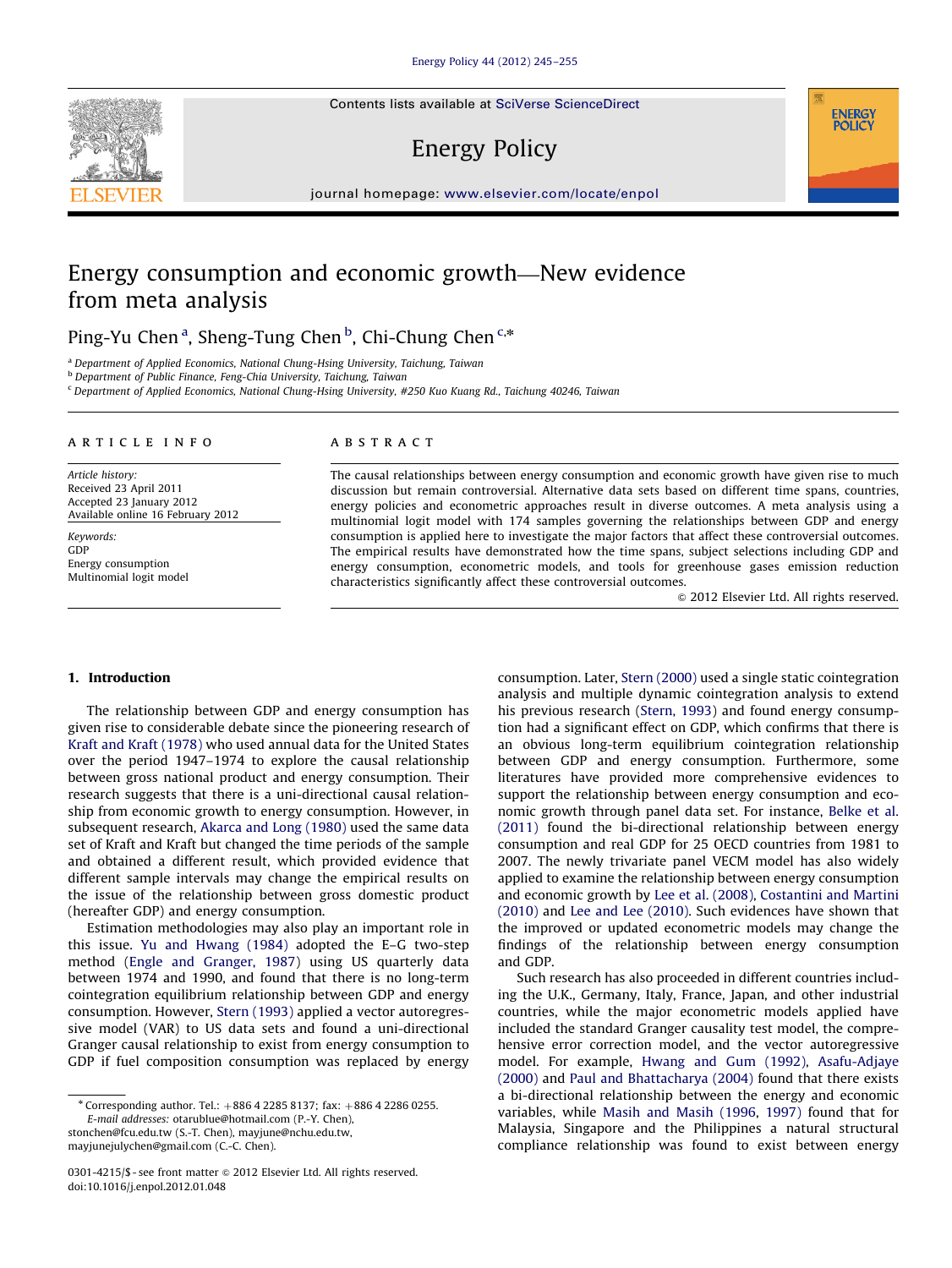consumption and income, India was found to exhibit uni-directional causality from energy consumption to GDP, Indonesia to exhibit a reverse causal relationship from GDP to energy consumption, and Pakistan and Taiwan to exhibit a bi-directional causal relationship between energy and GDP. [Cheng and Lai](#page--1-0) [\(1997\)](#page--1-0) also used a Granger causality test to test Taiwan's data over the period 1955–1993 and found evidence of only a unidirectional causal relationship from energy consumption to GDP. However, [Asafu-Adjaye \(2000\)](#page--1-0) applied cointegration and error correction models to estimate the relationship between energy consumption and economic growth in India, Indonesia, Thailand, and the Philippines. The empirical results for the Philippines and Indonesia are different from those of [Masih and Masih \(1997\).](#page--1-0) Furthermore, [Yang \(2000\)](#page--1-0) updated the above sample interval to cover the period 1954–1997 and also obtained a controversial outcome.

[Oh and Lee's \(2004\)](#page--1-0) research on South Korea found that there is no causal relationship between energy consumption and GDP in the short term, but that there is a uni-directional causal relationship from energy consumption to GDP in the long run. [Lee \(2005\)](#page--1-0) analyzed the cointegration relationship between energy consumption and economic growth in 18 developing countries and the evidence showed that there is a long-run cointegration relationship from the perspective of the heterogeneous country effect. The results also indicated that there exist uni-directional causalities from energy consumption to GDP in both the short run and long run. [Wolde-Rufael \(2006\)](#page--1-0) examined the long-term causal relationship between GDP per capita and electricity consumption per capita in 17 African countries over the period 1971– 2001. The results indicated that there is long-term stable relationship between GDP per capita and energy consumption per capita in nine African countries, and that there is Granger causality between GDP per capita and energy consumption per capita in 12 African countries. [Chen et al. \(2007\)](#page--1-0) conducted a similar study in 10 newly industrializing and developing Asian countries using both single data sets and panel data procedures. The empirical results based on single data sets indicated that the causality directions in the 10 Asian countries are mixed while there is a uni-directional short-run causality running from economic growth to electricity consumption and a bi-directional long-run causality between electricity consumption and economic growth if the panel data procedure is implemented.

The newly developing countries also get lots of attention to discuss the relationship between energy consumption and economic variables recently. For example, [Wang et al. \(2011\)](#page--1-0) applied 28 provinces in China over the period 1995–2007 and found the bi-directional relationship between energy consumption and economic variables. [Zhang \(2011\)](#page--1-0) and [Sadorsky](#page--1-0) [\(in press\)](#page--1-0) found the bi-directional relationship between energy consumption and economic variables in Russia and seven South America countries, respectively. And the bi-directional relationship is found by [Eggoh et al. \(2011\)](#page--1-0) who estimated the relationship between energy consumption and economic growth for 21 African countries over the period from 1970 to 2006. Such relationship will be more diverse as developed countries are taken into consideration. For example, the research from [Narayan and Smyth \(2008\)](#page--1-0) found the uni-directional causality from energy consumption to economic growth when G7 countries are considered. However, [Belke et al. \(2011\)](#page--1-0) and [Costantini and](#page--1-0) [Martini \(2010\)](#page--1-0) found the bi-directional relationship between energy consumption and real GDP when OECD countries are applied. This indicates that the similar subject may come to different empirical results.

In this study, we refer the energy consumption to electricity consumption since electricity usage plays an essential role in the development of the global economy. [Ferguson et al. \(2000\)](#page--1-0) examined the relationship between electricity consumption per capita and GDP per capita in more than 100 countries and found that the rich countries had more significant correlation between electricity usage and economic growth than poor countries. However, such relationships between electricity consumption and GDP have been found to be inconsistent among studies and depend on the economic development of a country, its energy usage, the econometric approach adopted, the time frame, and so on ([Murray and Nan, 1994;](#page--1-0) [Yang, 2000](#page--1-0); [Fatai et al., 2004;](#page--1-0) [Shiu](#page--1-0) [and Lam, 2004;](#page--1-0) [Wolde-Rufael, 2004](#page--1-0); [Altinay and Karagol, 2005;](#page--1-0) [Yoo, 2005](#page--1-0); [Chen et al., 2007;](#page--1-0) [Ho and Siu, 2007](#page--1-0); [Narayan and](#page--1-0) [Singh, 2007;](#page--1-0) [Yuan et al., 2007](#page--1-0), [2008](#page--1-0); [Hu and Lin, 2008;](#page--1-0) [Narayan](#page--1-0) [and Prasad, 2008;](#page--1-0) [Akinlo, 2009](#page--1-0)).

Although the related conclusions of these studies on the relationships between energy and economic growth are still controversial, such outcomes could be briefly categorized into four types based on the studies by [Ozturk \(2010\)](#page--1-0) and [Payne](#page--1-0) [\(2010\).](#page--1-0) In other words, the directions of the causal relationships between energy consumption and economic growth are listed as follows: no causality, uni-directional causality running from economic growth to energy consumption, uni-directional causality running from energy consumption to economic growth, and bi-directional causality between energy consumption and economic growth.

Although the controversial and inconsistent conclusions from the literature have not been resolved, the relationship between income and energy consumption may be described as one of these four types of relationships. We also observe that such alternative conclusions or these four types of relationships within the literature may be due to the subject/country selections, data time spans, empirical econometric model settings or other explanatory variable selections. Therefore, the main purpose of this study is to use the meta-analysis approach together with the multinomial logit model (hereafter MNL) to estimate the effects of potential factors on these controversial conclusions in regard to the issue of the relationship between energy consumption and economic growth. To this end, the 39 related studies with 174 samples that test the relationship between GDP and energy consumption will be examined while the multinomial logit model will be applied to investigate the factors impacting the relationships between GDP and energy consumption. The empirical results will show how such relationships are affected by these factors. In the sections that follow, the approach to data collection adopted in our research will be introduced in Section 2, and the detailed methodology of the MNL will be developed and illustrated in [Section 3](#page--1-0). The empirical results will be presented and discussed in [Section 4](#page--1-0) and the concluding remarks will appear in the Section 5.

#### 2. Data

In this research, 174 data sets from 39 studies referred to in the literature related to the relationships between GDP and energy (electricity) consumption were compiled. The dependent variable selected consisted of the four types of relationship between energy consumption and economic growth referred to above, while the independent variables included GDP, Energy (Electricity) Consumption (hereafter EC), Economic Development Levels, Estimation Methods, and Carbon Tax in the relevant countries. The detailed data sets for these 39 studies are shown in [Appendix A.](#page--1-0)

GDP data for each country were collected from the World Development Indicators database while EC data for each country were obtained from the Energy Information Administration's data on international energy consumption. The Economic Development variable showed whether the country observed was a